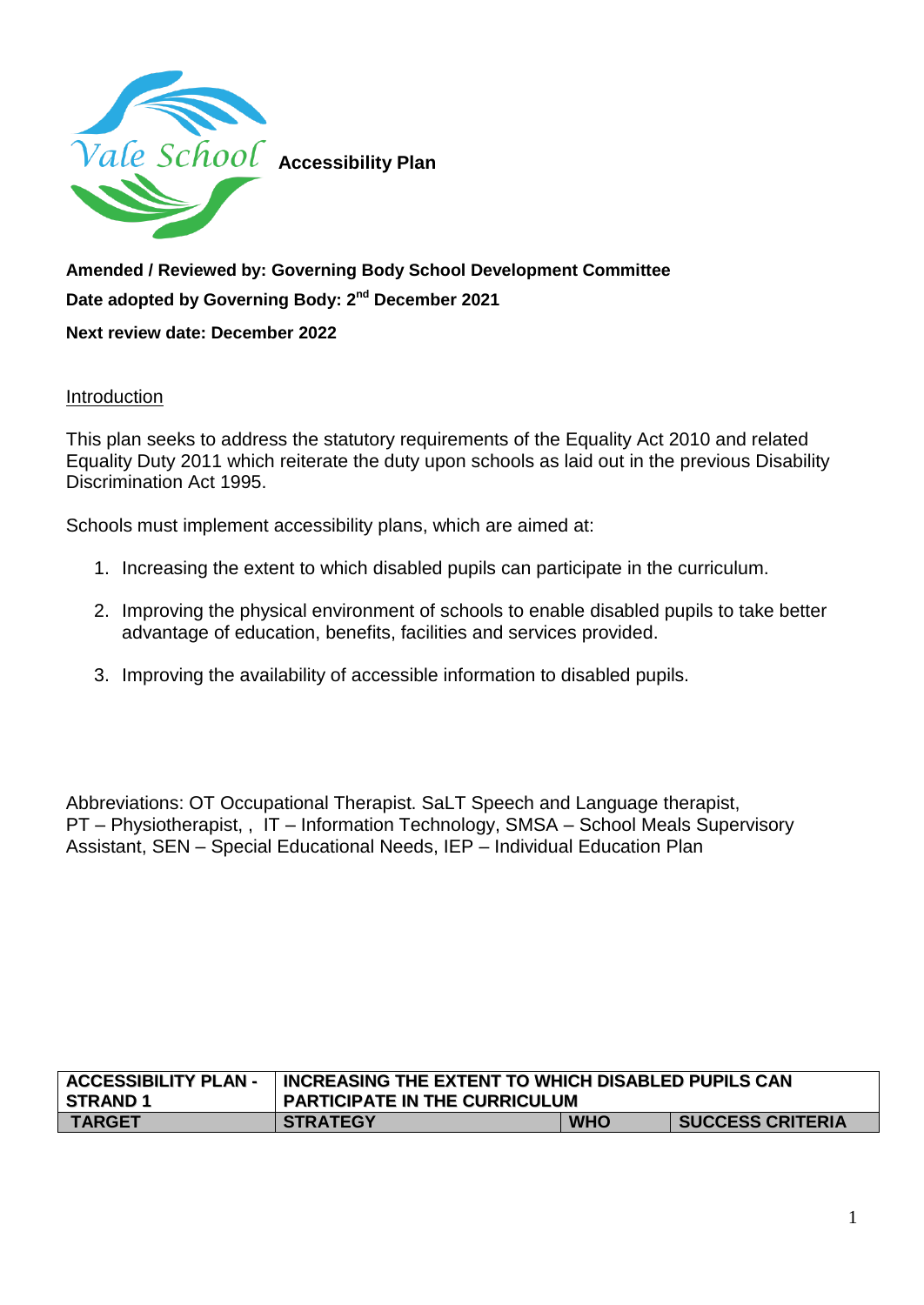| To provide regular training<br>and information to ensure<br>teachers and support staff<br>are skilled and confident<br>in working with pupils with<br>wide range of special<br>needs in Vale school. | Ongoing training in school from a<br>range of professionals from within<br>and outside the Vale as<br>appropriate.<br>Opportunities for staff to attend<br>CPD (as identified in Performance<br>Management meetings/review of<br>school need).   | <b>OT</b><br><b>SaLT</b><br>Physio<br><b>Nurse</b><br><b>Others</b> | Training linked to<br>Performance<br>Management and School<br>Development Plan,<br>recorded centrally in<br>office. Analysed annually<br>by Leadership Team. |
|------------------------------------------------------------------------------------------------------------------------------------------------------------------------------------------------------|--------------------------------------------------------------------------------------------------------------------------------------------------------------------------------------------------------------------------------------------------|---------------------------------------------------------------------|--------------------------------------------------------------------------------------------------------------------------------------------------------------|
| To work closely with<br>partnership staff and<br>pupils to provide a wide<br>range of learning<br>opportunities for all pupils.                                                                      | Planned inclusion provision in<br>partnership schools as agreed<br>through Partnership Agreements.<br>Regular meetings between<br>Inclusion coordinators from<br>partnership schools to plan and<br>evaluate shared learning<br>opportunities.   | DHTs, HT<br>Inclusion<br>coordinators<br>(all sites)                | Timetables reflect wide<br>range of learning<br>opportunities both within<br>the Vale and its<br>partnership schools.                                        |
| To promote inclusive<br>interaction between pupils<br>in partnership schools,<br>ensuring staff and pupils<br>understand the needs of<br>children with disabilities                                  | As above.<br>Input from Vale staff in staff<br>meetings and lessons (+informally)<br>to raise awareness.<br>Focus of inclusive projects such as<br>Creative Partners, Panathlon.<br>Shared timetables with partnership<br>schools.               | <b>DHTs</b><br><b>Teachers</b>                                      | Pupils from all schools<br>engaging with each<br>other. Reflected in<br>timetables and plans.                                                                |
| To provide a curriculum<br>that meets the needs of<br>children with a range of<br>disabilities.                                                                                                      | Leadership Team (LT) to monitor<br>plans and assessments to ensure<br>differentiation meets the needs of<br>all pupils.<br>Leadership Team (LT) to monitor<br>closely, provide inset and facilitate<br>CPD.                                      | <b>LT</b><br><b>Teachers</b>                                        | Evidence in planning and<br>timetables of a dynamic,<br>responsive and evolving<br>curriculum.                                                               |
| To support pupils' learning<br>and ability to record work.                                                                                                                                           | Provide computers, laptops ipads,<br>communication aids (as required).<br>Students allocated special needs<br>assistant support to access<br>mainstream lessons as required.<br>SaLT to advise and facilitate, as<br>well as providing training. | ICT teacher<br><b>ICT</b><br>technician<br>SaLT                     | Evidence of use of ICT<br>identified in planning and<br>quality of use judged<br>during formal lesson<br>observations.                                       |
| To develop and promote<br>alternative non-verbal<br>means of communication.                                                                                                                          | Signing Makaton.<br>Use of symbols around the school<br>and in all curriculum areas.<br>Assemblies. Use of communication<br>aids, PODD. Communication<br>working party.                                                                          | SaLTs,<br>Communica<br>tion TLR<br>All                              | Evidence of use<br>identified in planning and<br>quality of use judged<br>during formal lesson<br>observations                                               |
| To ensure that all pupils<br>have regular access to<br>learning opportunities<br>outside school (ie school<br>visits).                                                                               | Teachers to build this into the<br>curriculum, ensuring risk<br>assessments are carried out                                                                                                                                                      | <b>Teachers</b>                                                     | No pupils excluded from<br>trips. Record kept on<br>suitable venues and risk<br>assessments.                                                                 |

| <b>ACCESSIBILITY PLAN -</b><br><b>STRAND 2</b> | <b>IMPROVING THE PHYSICAL ENVIRONMENT</b> |                 |                         |
|------------------------------------------------|-------------------------------------------|-----------------|-------------------------|
| <b>TARGET</b>                                  | <b>STRATEGY</b>                           | <b>WHO</b>      | <b>SUCCESS CRITERIA</b> |
| To provide stimulating                         | Liaise with partnership schools to        |                 | Garden Spaces           |
| and safe outside areas                         | plan inclusive outdoor learning           | <b>Business</b> | completed at Primary    |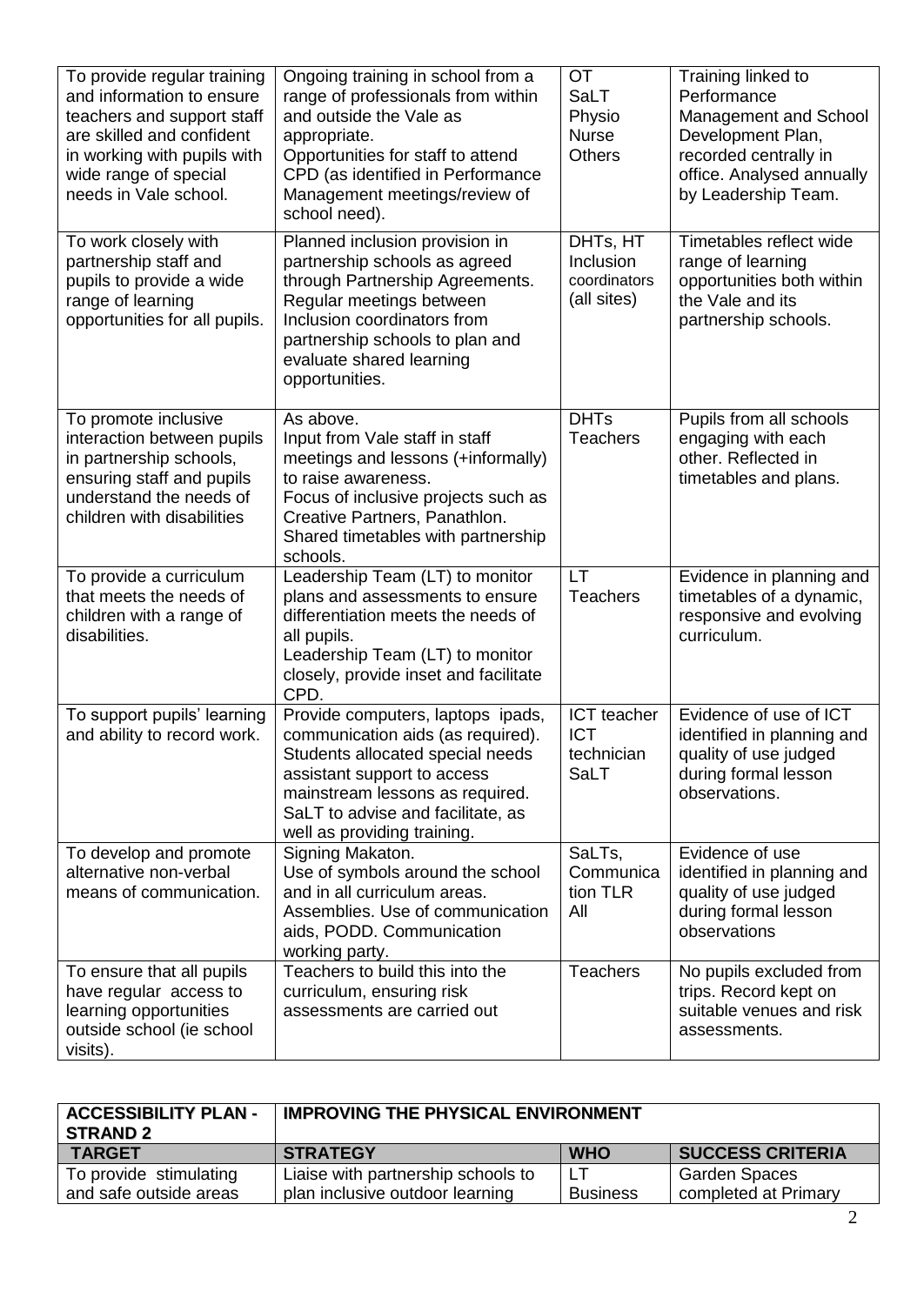| (eg playground)                                                                                                                                                                                                                   | areas.                                                                                     | manager                                            | and Secondary<br>departments.                                                                                                                                                              |
|-----------------------------------------------------------------------------------------------------------------------------------------------------------------------------------------------------------------------------------|--------------------------------------------------------------------------------------------|----------------------------------------------------|--------------------------------------------------------------------------------------------------------------------------------------------------------------------------------------------|
| To continually monitor<br>school buildings to ensure<br>non-ambulant pupils, who<br>use specialist equipment<br>e.g. wheel chairs frames,<br>sticks etc. can move<br>around freely without<br>experiencing barriers to<br>access. | Termly H&S walkabouts and<br>ongoing vigilance from all staff re<br>safety of environment. | <b>LT</b><br><b>SMT</b><br>All                     | All areas of the school<br>can be accessed by<br>physically disabled<br>pupils, staff or visitors.<br>Children can move<br>independently around<br>building without adult<br>intervention. |
| To ensure classroom<br>layouts are planned to<br>enable pupils to be fully<br>included and their needs<br>met in respect of: seating,<br>ICT, mobility and access<br>around the room.                                             | Clear signs. Room and individual<br>risk assessments as appropriate.                       | <b>Therapists</b><br>AII.                          | Barriers to access<br>removed.                                                                                                                                                             |
| To provide resources that<br>support learning needs of<br>pupils (eg sensory<br>equipment).                                                                                                                                       | All pupils assessed for specialist<br>aids to support access.                              | <b>Teachers</b><br><b>Therapists</b><br><b>DHs</b> | Clearly identifiable in<br>profiles and planning.<br>Evidence in pupil trail.                                                                                                              |
| To provide designated<br>parking space for disabled<br>visitors and a drop off<br>area for parents.                                                                                                                               | Drop off area agreed and is<br>currently used by parents.                                  | <b>LT</b><br><b>SMT</b>                            | <b>Barriers to access</b><br>removed.                                                                                                                                                      |

| <b>ACCESSIBILITY PLAN -</b> | <b>IMPROVE THE AVAILABILITY OF ACCESSIBLE INFORMATION TO</b> |            |                         |
|-----------------------------|--------------------------------------------------------------|------------|-------------------------|
| <b>STRAND 3</b>             | <b>DISABLED PUPILS</b>                                       |            |                         |
| <b>TARGET</b>               | <b>STRATEGY</b>                                              | <b>WHO</b> | <b>SUCCESS CRITERIA</b> |